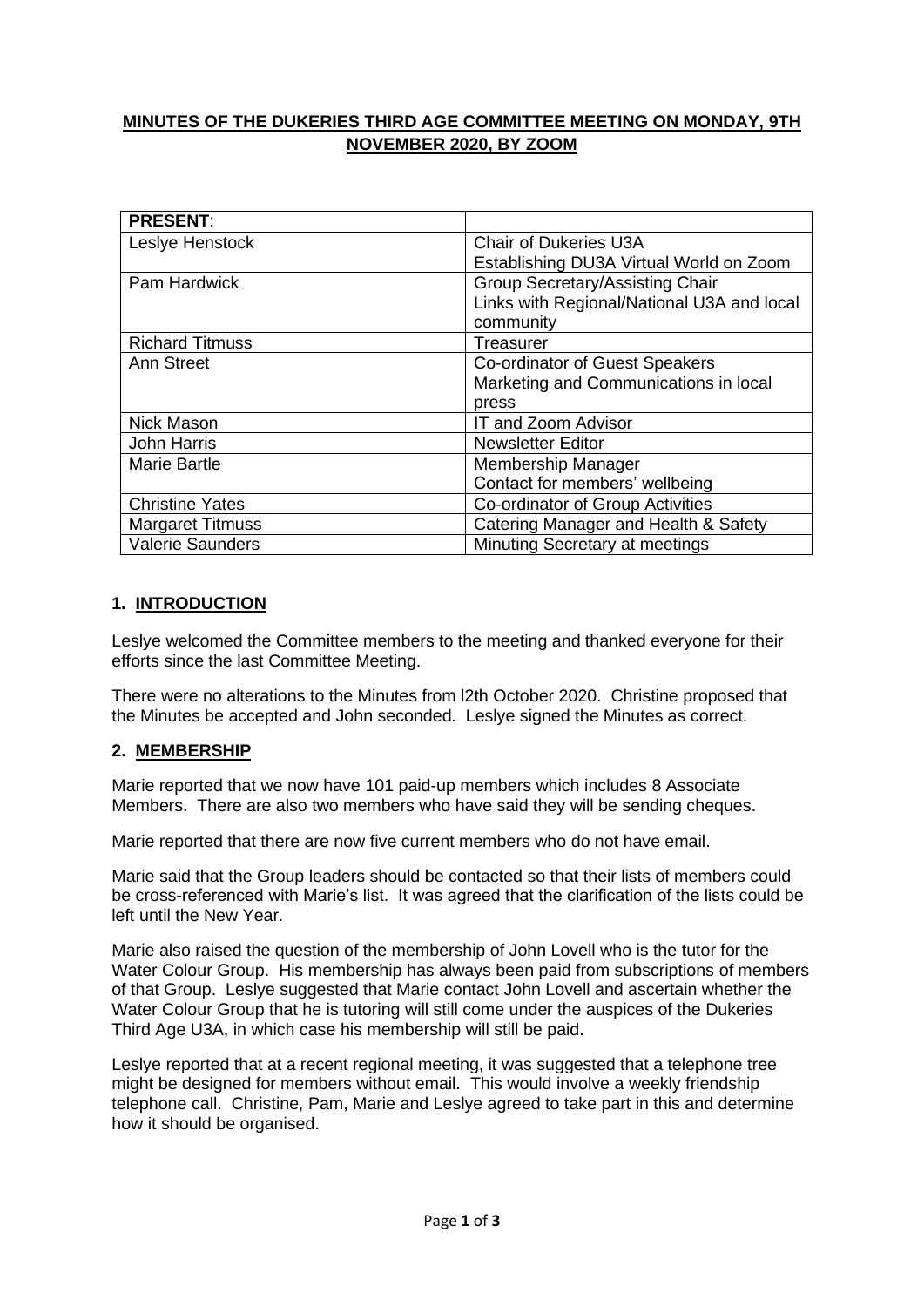# **3. AGM**

Leslye raised the question of whether the Annual General Meeting, which took place on the 19<sup>th</sup> October 2020, could be accepted as the official AGM, given that members were only given 20 days' notice of the date of the AGM instead of the 21 days laid down in the constitution. A vote was taken at the AGM, with the required number of members present. It was unanimously agreed that the validity of the AGM be accepted. In view of this, the Committee agreed that the Minutes for the AGM were valid. Christine proposed that the Minutes be accepted, John seconded and Leslye signed the Minutes as correct.

## **4. BRANDING AND REGIONAL MEETINGS**

Pam attended the combined Notts Network Committee Meeting and AGM held on Zoom on 21<sup>st</sup> October 2020. She has distributed copies of the Minutes for those meetings to the Committee.

Pam has also received a short video from Paul Martinez of Notts Network on Zoom/YouTube development for interest groups and distributed this to the Committee.

Pam, Leslye, Ann and Val attended the Notts Network Conference on Zoom on the 28<sup>th</sup> October which had four speakers talking about a number of topics including:

- Going Forward Together including encouraging members to embrace technology
- New Branding
- Data Management Package
- Learning Hub
- U3A Day on 2<sup>nd</sup> June 2021
- Development Plan
- Trust U3A Website
- Network Links
- Diversity and Inclusiveness
- **Recruitment**

A recording of the conference has been made available to those U3As attending.

Leslye commented that it was important to be as diverse as possible and asked whether images which appeared in the Newsletter could be more diverse.

It was also agreed that we would look at publicity leaflets in the New Year. Marie suggested that Age Concern could be a point of contact to forge better links with the local community.

Leslye also put forward the idea of members of the Committee having a Dukeries email address instead of using their private ones. This will be considered again in the future.

Ann asked about branding on our website. She commented that the Dukeries website is very basic compared to some U3As she had looked at, such as Southwell. John commented that ours is a basic package provided by Head Office and that Southwell had probably either developed their own or paid a company to do it for them.

It was agreed that Ann would contact Andrew Young about changes to the website. John said that he would help with any changes required to images on the website.